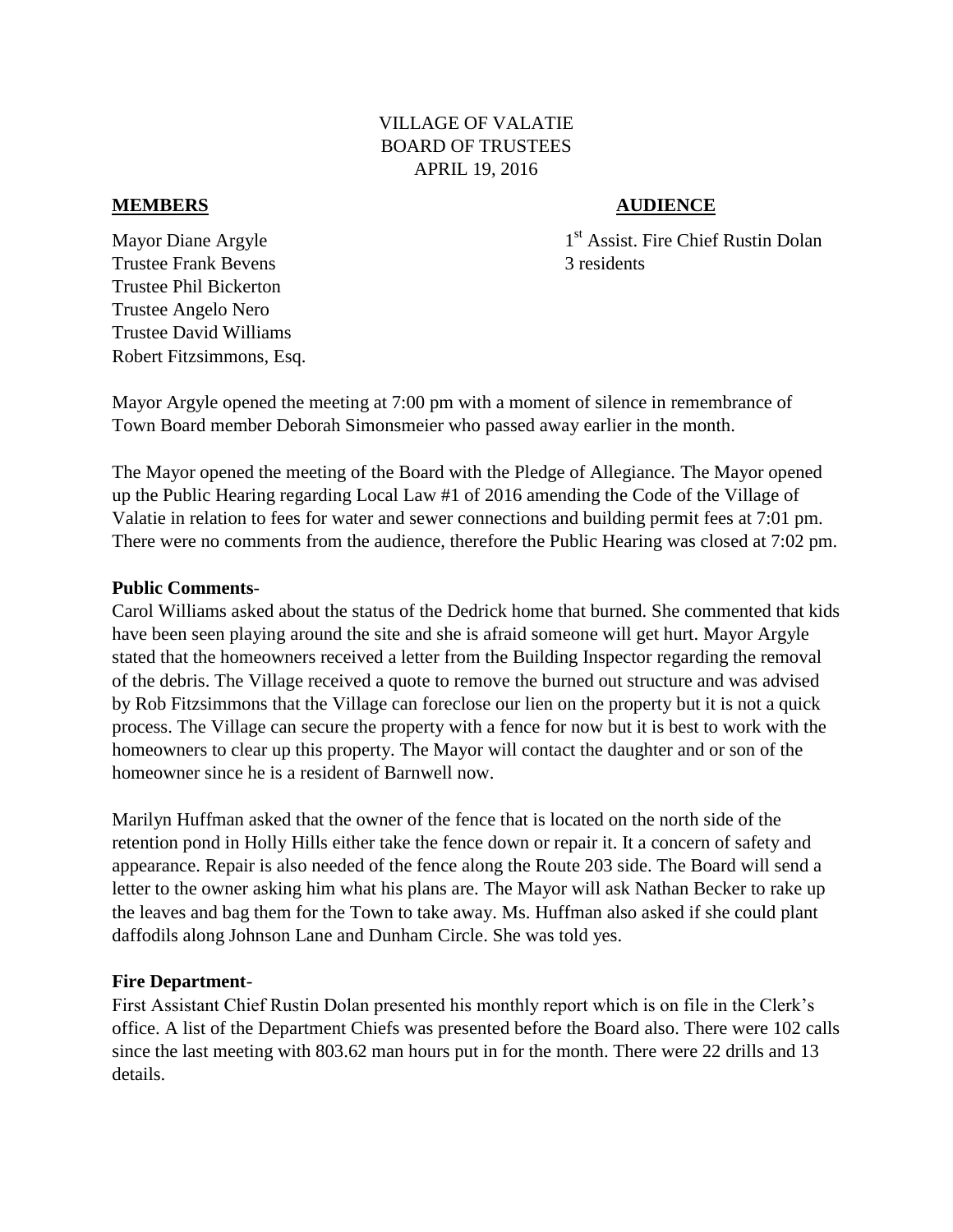**Resolution #140** was made by Trustee Bevens to approve the 2016-17 Valatie Fire Department Officers. Trustee Nero seconded, all in favor, approved. The list of Officers is as follows: Chief- Joseph Laviano 1<sup>st</sup> Assistant Chief- Rustin Dolan 2<sup>nd</sup> Assistant Chief- Joseph H. Loeffler Captain- Sam Becker 1 st Lieutenant- Peter Bashford 2<sup>nd</sup> Lieutenant- Phil Martel

**Theater**- Trustee Williams reported that we are waiting for a part for the air conditioner. Nothing to report on the door. A drawing was presented before the Board regarding changing the façade of the Theater.

**Resolution # 141** was made by Trustee Bevens to allow the Theater to raise money to fix/change the front of the Theater building. Trustee Williams seconded, all in favor, carried.

**Resolution # 142** was made by Trustee Bevens to allow Joe Herwick of Beaver Mill Antiques on Main Street, to hold outdoor markets on 4 Saturdays throughout the Spring and Summer. (A flyer was given to the Board). Trustee Nero seconded, all in favor, carried.

**Parks-**There was an issue at Callan Park regarding a man who drove over the basketball court. Police were called in to speak to this person. A quote was received by Tim Van Wagoner to put up a split rail fence around the pavilion at a cost of approximately \$500 for 110 feet of fencing.

**Resolution # 143** was made by Trustee Williams to allow Mr. Van Wagoner to put up this fence at a cost not to exceed \$500. Trustee Nero seconded, all in favor, carried.

**Water/ Sewer Dept**.-A monthly report is on file with the Clerk's office. We are still working on closing out the Sewer Plant Project and the Mayor and Trustee Bevens are still meeting with the Union Representative on negotiations of the contract.

**V.E.R.A**.- no report

**Clerk's Office**- There will be another shredding of papers opportunity coming sometime in May or June. People are asked to check the website or call the office for dates.

**Cleanup Days**-There will be a Volunteer Trash Cleanup Day throughout the Village on April 30 which is being spearheaded by Nick Becker. Anyone wishing to help will meet at the Village Hall that morning at 9:00 am. There will also be a Village Wide Curb Side Cleanup day on May 14<sup>th</sup>. Residents are asked to put items outside their residences the night before. **Senior Center**- no report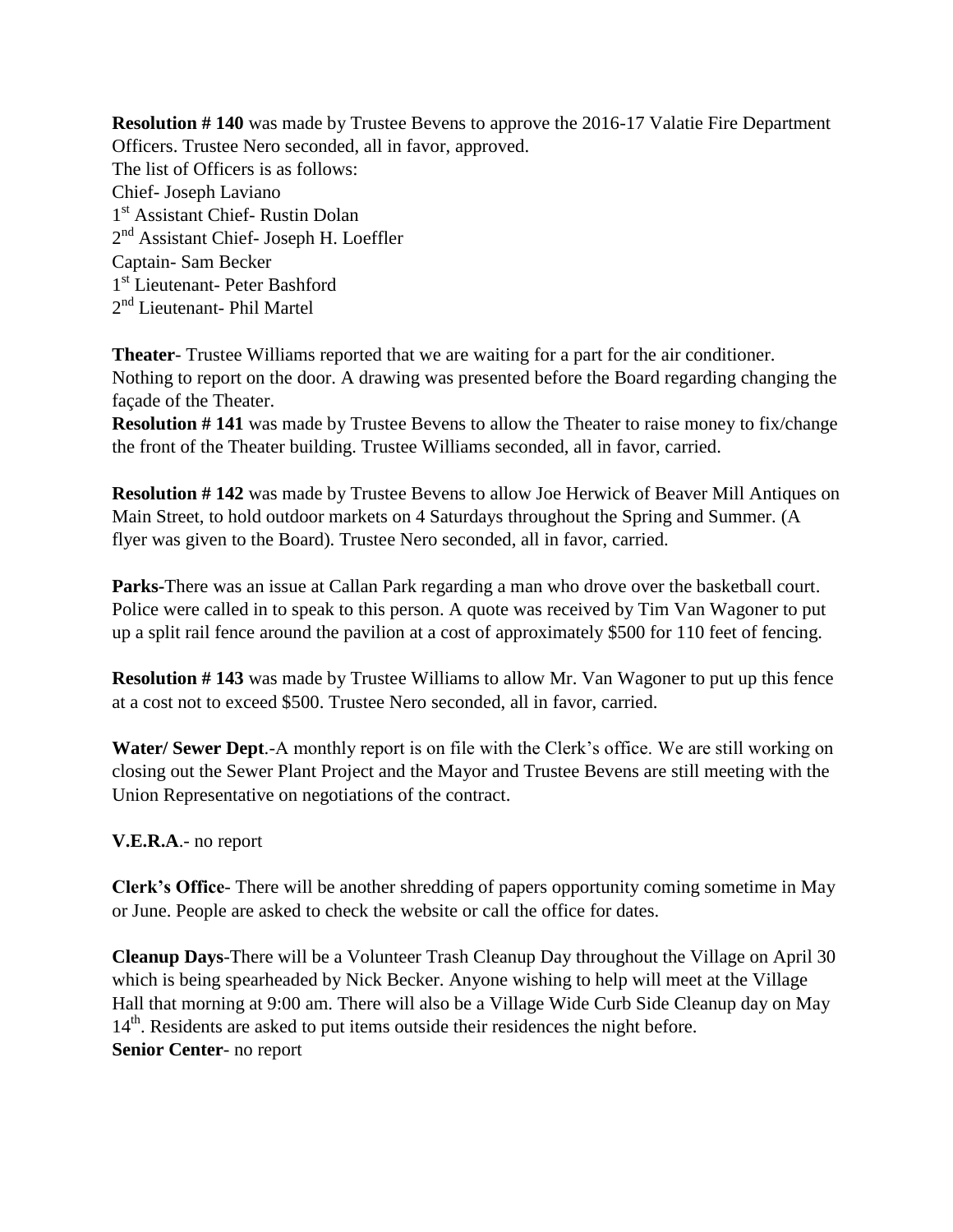**Highway Dept**.-no report from the Department Supervisor. Improvements need to be made on Patton Lane to make it safer. There was a washout in Bob Dedrick's driveway but it is believed that the State Highway Dept. that needs to take care of this issue. Also, there is a driveway drainage issue that has been going on for years at the Sanacore residence. Highway Superintendent John Ruchel stated that he can't do it but got a quote of around \$3500 to grade it. The Board will research this more to see if they can resolve this for Mr. Sanacore.

**Building Department**-The Building Inspector should be getting his new Municity program soon. The Town will be paying for this program, the maintenance and training. The Building Inspector and the Village Clerk will get the training on this program.

**Resolution # 144** was made by Trustee Bevens to get this new program as long as the Town is paying for it. Trustee Nero seconded, all in favor, carried.

**Mini Grant**- Debbie Freinberg has applied for the mini grant program to paint the front of her business.

**Resolution #145** was made by Trustee Bevens to approve the grant once Ms. Freinbergs' building passes inspection with the Village Building Inspector. Trustee Nero seconded the motion, all in favor, carried.

The Mayor reported that Gunther Fishgold would like to take the balance of the grant money back rather than let the money sit there idle and put it toward the Farmer's Market. He is also interested in the Dedrick property. It was also discussed possibly using this money to take down the burned out home. Mr. Fishgold will be approached with this idea.

**Water/Sewer forgivness**- No letters have been received. The Board passed a resolution at an earlier meeting to re-levy the water bills on to the tax bills of homeowners who have not paid the last two quarters or earlier of their water/sewer bill.

**Other business**-The Board discussed Cell Tower Lease quotes from AT & T. The Village is now getting \$50,000 a year in total. The Board received a quote of approximately \$660,000 to relinquish the lease. This is a one-time deal. The Mayor commented that the Board could use \$100,000 for the Fire House and use the rest of the money for the next 5 years to pay off old BANS and BONDS that the Village has. Water funds can be part of the General Fund but Sewer Funds must be kept separate. Trustee Nero asked to have a spreadsheet drawn up to see all the figures. The Mayor commented that a sheet was given to the Board members regarding the total BANS/ BONDS the Village has. The Board will find out if the money can be used for roads and water mains in the Village.

County Waste has been awarded the garbage contract. The Village of Kinderhook has gone with a 4 year option for renewal. (The contract is on file in the Clerk's Office for review). A notice